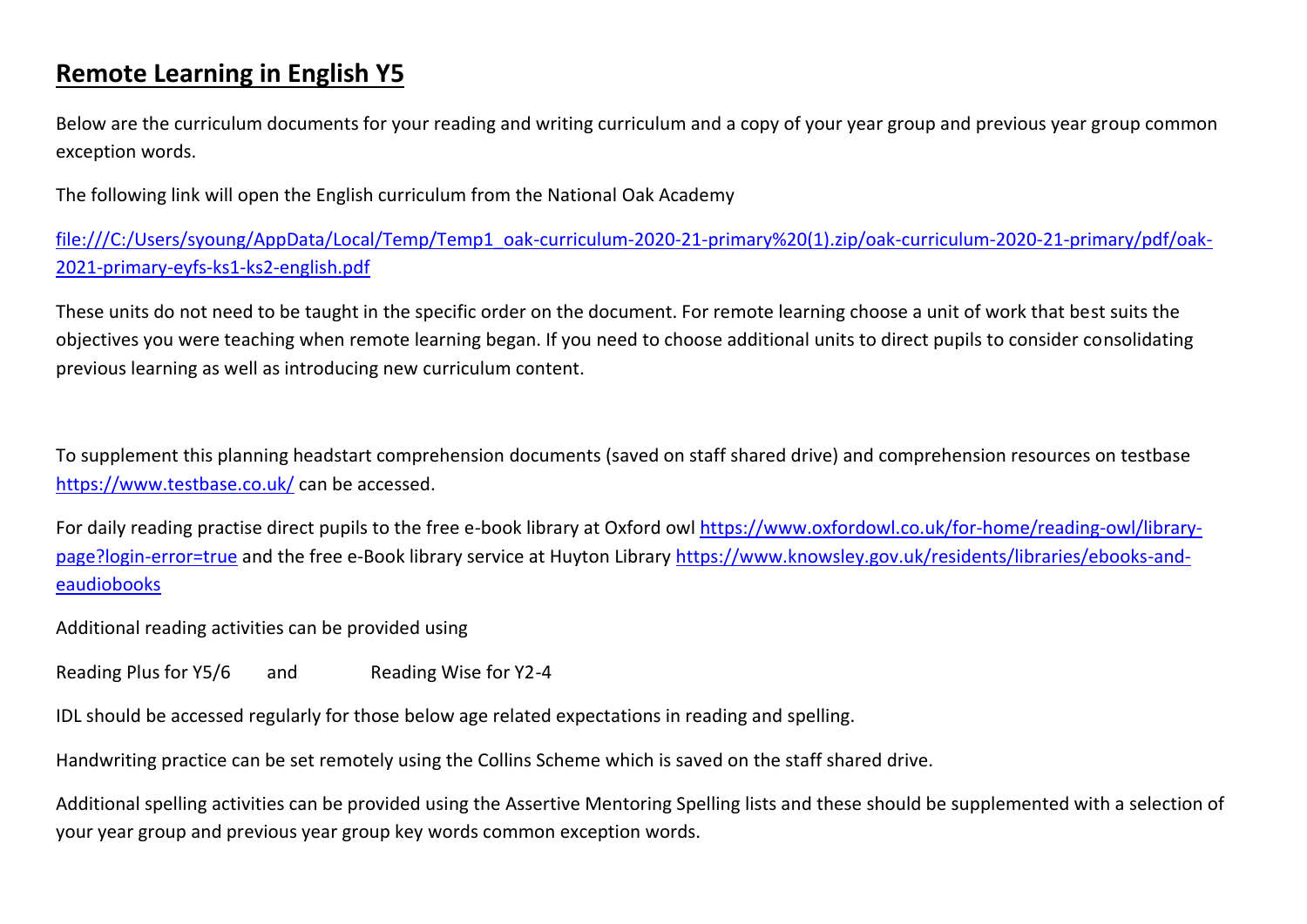## **English** Key Learning Indicators of Performance in Reading: Year 5



| <b>Word Reading</b> |                                                  | Comprehension                                                                                                                                                        |
|---------------------|--------------------------------------------------|----------------------------------------------------------------------------------------------------------------------------------------------------------------------|
|                     | As above and:                                    | As above and:                                                                                                                                                        |
|                     | Read books at an age                             | Maintaining positive attitudes to reading                                                                                                                            |
|                     | appropriate interest level.                      | > Listen to and discuss a range of fiction, poetry and non-fiction which they might not choose to read themselves.                                                   |
|                     | ▶ Use knowledge of root words                    | Regularly listen to whole novels read aloud by the teacher from an increasing range of authors.                                                                      |
|                     | to understand meanings of                        | > Explore themes within and across texts e.g. loss, heroism, friendship.                                                                                             |
|                     | words.                                           | Make comparisons within a text e.g. characters' viewpoints of same events.                                                                                           |
|                     | Apply knowledge of prefixes                      | Recommend books to their peers with reasons for choices.                                                                                                             |
|                     | to understand meaning of                         | Read books and texts that are structured in different ways for a range of purposes.                                                                                  |
|                     | new words, e.g. dis-, re-, pre-,                 | Express preferences about a wider range of books including modern fiction, traditional stories, myths and legends.                                                   |
|                     | mis-, over-,                                     | Learn a wider range of poems by heart.                                                                                                                               |
|                     | $\blacktriangleright$ Use suffixes to understand | Prepare poems and play scripts to read aloud and perform, showing understanding through intonation, tone, volume and action so the meaning is clear to an            |
|                     | meanings e.g. - ant, - ance, -                   | audience.                                                                                                                                                            |
|                     | ancy, -ent, ence, -ency, -ible,                  |                                                                                                                                                                      |
|                     | -able, -ibly, -ably.                             | Understanding texts they read independently and those which are read to them                                                                                         |
|                     | $\blacktriangleright$ Read and understand words  | Explain the meaning of words within the context of the text.                                                                                                         |
|                     | from the Year 5 list (selected                   | > Use punctuation to determine intonation and expression when reading aloud to a range of audiences.                                                                 |
|                     | from the statutory Year 5/6                      | > Check that the book makes sense to them and demonstrate understanding e.g. through discussion, use of reading journals.                                            |
|                     | word list) - see below                           | Demonstrate active reading strategies e.g. generating questions to refine thinking, noting thoughts in a reading journal.<br>►                                       |
|                     |                                                  | Infer characters' feelings, thoughts and motives from their actions and justify inferences with evidence.<br>٠                                                       |
|                     |                                                  | Predict what might happen from information stated and implied.<br>×                                                                                                  |
|                     |                                                  | Through close reading of the text, re-read and read ahead to locate clues to support understanding.<br>٠                                                             |
|                     |                                                  | Scan for key words and text mark to locate key information.<br>٠                                                                                                     |
|                     |                                                  | Summarise main ideas drawn from more than one paragraph and identify key details which support this.<br>۰                                                            |
|                     |                                                  | Justify opinions and elaborate by referring to the text, e.g. using the PEE prompt - Point + Evidence + Explanation.<br>ь                                            |
|                     |                                                  | Analyse the conventions of different types of writing e.g. use of first person in autobiographies and diaries.<br>×                                                  |
|                     |                                                  | > Identify how language, structure and presentation contribute to meaning e.g. formal letter, informal diary, persuasive speech.                                     |
|                     |                                                  | Evaluating the impact of the author's use of language                                                                                                                |
|                     |                                                  | Explore, recognise and use the terms metaphor, simile, imagery,<br>r                                                                                                 |
|                     |                                                  | Explain the effect on the reader of the authors' choice of language.                                                                                                 |
|                     |                                                  | Distinguish between statements of fact or opinion within a text.                                                                                                     |
|                     |                                                  |                                                                                                                                                                      |
|                     |                                                  | Participating in discussion and debate                                                                                                                               |
|                     |                                                  | > Participate in discussions about books that are read to them and those they can read for themselves, building on their own and others ideas and challenging views. |
|                     |                                                  | courteously.                                                                                                                                                         |
|                     |                                                  | Explain and discuss their understanding of what they have read, including through formal presentations and debates.                                                  |
|                     |                                                  | Prepare formal presentations individually or in groups.                                                                                                              |
|                     |                                                  | ▶ Use notes to support presentation of information.                                                                                                                  |
|                     |                                                  | Respond to questions generated by a presentation.                                                                                                                    |
|                     |                                                  | Participate in debates on an issue related to reading (fiction or non-fiction).                                                                                      |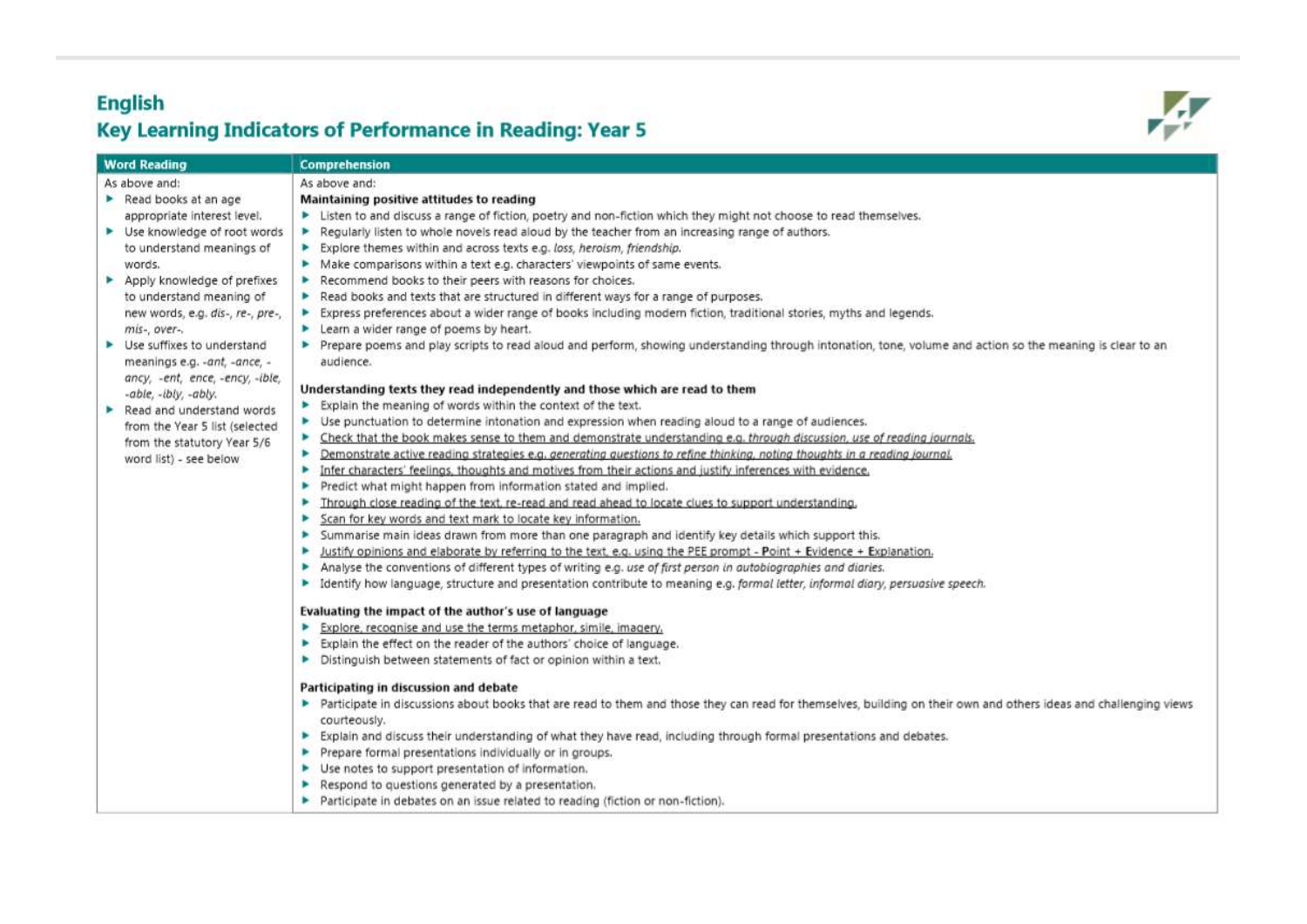## **English Key Learning Indicators of Performance in Writing: Year 5**



|   |                                                                                                                                                                                                                                                                                                                                                                                                                                     | <b>Composition</b>                                                                                                                                                                                                                                                                                                                                                                           | <b>Transcription</b>                                                                                                                                                                                                                                                                                                                                                                                                                         |                                                                                                                                                                                                                                                                                                                             |
|---|-------------------------------------------------------------------------------------------------------------------------------------------------------------------------------------------------------------------------------------------------------------------------------------------------------------------------------------------------------------------------------------------------------------------------------------|----------------------------------------------------------------------------------------------------------------------------------------------------------------------------------------------------------------------------------------------------------------------------------------------------------------------------------------------------------------------------------------------|----------------------------------------------------------------------------------------------------------------------------------------------------------------------------------------------------------------------------------------------------------------------------------------------------------------------------------------------------------------------------------------------------------------------------------------------|-----------------------------------------------------------------------------------------------------------------------------------------------------------------------------------------------------------------------------------------------------------------------------------------------------------------------------|
|   | Vocabulary, grammar and punctuation                                                                                                                                                                                                                                                                                                                                                                                                 | <b>Composition</b>                                                                                                                                                                                                                                                                                                                                                                           | <b>Spelling</b>                                                                                                                                                                                                                                                                                                                                                                                                                              | <b>Handwriting and Presentation</b>                                                                                                                                                                                                                                                                                         |
| ٠ | As above and:<br>Create complex sentences by using relative<br>clauses with relative pronouns who, which,<br>where, whose, when, that e.g. Sam, who had<br>remembered his wellies, was first to jump in<br>the river. The thief broke into the house<br>which stood on the top of the hill.<br>Create complex sentences where the<br>relative pronoun is omitted e.g. Tina,<br>standing at the bus stop, pondered the day<br>ahead. | As above and:<br>Planning<br>• Identify the audience and purpose.<br>Select the appropriate language and<br>structures.<br>> Use similar writing models.<br>Note and develop ideas.<br>p.<br>Draw on reading and research.<br>y.<br>Think how authors develop characters and<br>settings (in books, films and performances).<br><b>Drafting and Writing</b>                                  | As above and:<br>Investigate verb prefixes e.g. dis-, re-, pre-, mis-,<br>over-.<br>Recognise and spell words ending in -ant,<br>-ance/-ancy, -ent, -ence/-ency.<br>Recognise and spell words ending in -able and -ible.<br>Recognise and spell words ending in --ably and --<br>۰<br>ibly.<br>Recognise and spell words with the /i:/ sound spelt<br>ei after c, e.g. deceive, receive.<br>Recognise and spell words containing the letter- | As above and:<br>▶ Write fluently using a joined style as<br>appropriate for independent writing.<br>٠<br>Choose when it is appropriate to print<br>(lower case or upper case) rather than<br>to join writing e.g. printing for labelling<br>a scientific diagram or data, filling in a<br>form, writing an e mail address. |
|   | Create and punctuate complex sentences<br>using ed opening clauses e.g. Exhausted<br>from the race, Sam collapsed in a heap.<br>Create and punctuate complex sentences<br>using ing opening clauses, e.g. Grinning<br>with anticipation, Paul launched himself<br>from the diving board.<br>Create and punctuate sentences using<br>simile starters, e.g. Like a fish out of water,<br>she conversed awkwardly with the other       | Select appropriate structure, vocabulary and<br>grammar.<br>Blend action, dialogue and description within<br>and across paragraphs.<br>▶ Use different sentence structures with<br>increasing control (see VGP).<br>• Use devices to build cohesion (see VGP).<br>Use organisation and presentational devices<br>e.g. underlining, bullet points, headings.<br><b>Evaluating and Editing</b> | string ough.<br>To recognise and spell the suffixes -al,- ary,- ic.<br>To spell further suffixes, e.g. Il in full becoming L<br>> Spell some words with 'silent' letters, e.g. knight,<br>psalm, solemn.<br>To spell unstressed vowels in polysyllabic words.<br>Develop self-checking and proof reading<br>▶<br>strategies.<br>Þ.<br>Spell words that they have not yet been taught by<br>using what they have learnt about how spelling    |                                                                                                                                                                                                                                                                                                                             |
| Þ | guests.<br>Demarcate complex sentences using<br>commas in order to clarify meaning.<br>> Use commas to avoid ambiguity, e.g. 'Let's<br>eat Grandma.' and 'Let's eat, Grandma.'<br>Identify and use commas to indicate<br>parenthesis, e.g. The house, lonely and                                                                                                                                                                    | Assess the effectiveness of own and others'<br>writing in relation to audience and purpose.<br>×.<br>Suggest changes to grammar, vocabulary and<br>punctuation to enhance effects and clarify<br>meaning.<br>Ensure consistent and correct use of tense<br>throughout a piece of writing.                                                                                                    | works in English.<br>▶ Use the first three or four letters of a word to check<br>spelling, meaning or both of these in a dictionary.<br>▶ Use a thesaurus.<br>> Spell words from the Year 5 list (selected from the<br>statutory Year 5/6 word list) - see below.                                                                                                                                                                            |                                                                                                                                                                                                                                                                                                                             |
|   | abandoned, teetered on the edge of the cliff.<br>Identify and use brackets to indicate<br>parenthesis, e.g. in formal writing: The<br>Cheetah (Acinonyx jubatus) inhabits open<br>grassland in Africa.<br>Identify and use dashes to indicate<br>parenthesis, e.g. in less formal writing: The<br>cake was lovely - delicious in fact - so I had                                                                                    | Ensure consistent subject and verb<br>agreement.<br>Proofread for spelling and punctuation errors.<br>Performing<br>> Use appropriate intonation and volume.<br>Add movement.<br>Ensure meaning is clear.                                                                                                                                                                                    |                                                                                                                                                                                                                                                                                                                                                                                                                                              |                                                                                                                                                                                                                                                                                                                             |
|   | another slice.<br>Link ideas across paragraphs using<br>adverbials for time, place and numbers e.g.<br>later, nearby, secondly,                                                                                                                                                                                                                                                                                                     |                                                                                                                                                                                                                                                                                                                                                                                              |                                                                                                                                                                                                                                                                                                                                                                                                                                              |                                                                                                                                                                                                                                                                                                                             |

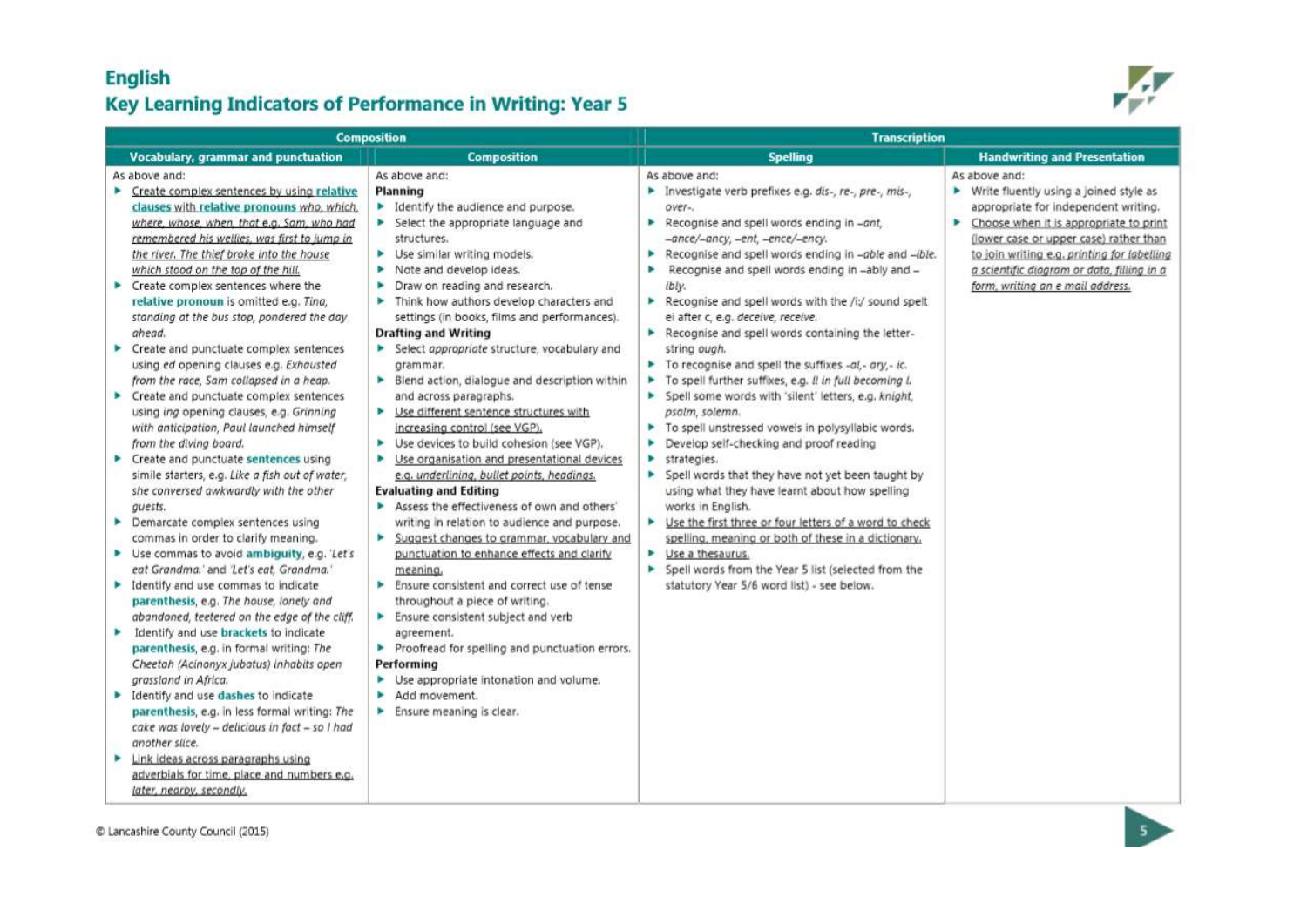## **English** Key Learning Indicators of Performance in Writing: Year 5



| > Use devices to build cohesion within a<br>paragraph e.g. firstly, then, presently, this,<br>subsequently.                                               |  |  |
|-----------------------------------------------------------------------------------------------------------------------------------------------------------|--|--|
| Use expanded noun phrases to convey<br>complicated information concisely, e.g.<br>carnivorous predators with surprisingly weak<br>jaws and small teeth.   |  |  |
| Explore, collect and use modal verbs to<br>indicate degrees of possibility e.g. might,<br>could, shall, will, must.                                       |  |  |
| Explore, collect and use adverbs to indicate<br>degrees of possibility e.g. surely, perhaps,<br>maybe, definitely, alternatively, certainly,<br>probably. |  |  |
| ▶ Use suffixes -ate, -ise, -ify to convert nouns<br>and adjectives into verbs.                                                                            |  |  |
| Investigate verb prefixes e.g. dis-, de-, re-,<br>pre-, mis-, over-.                                                                                      |  |  |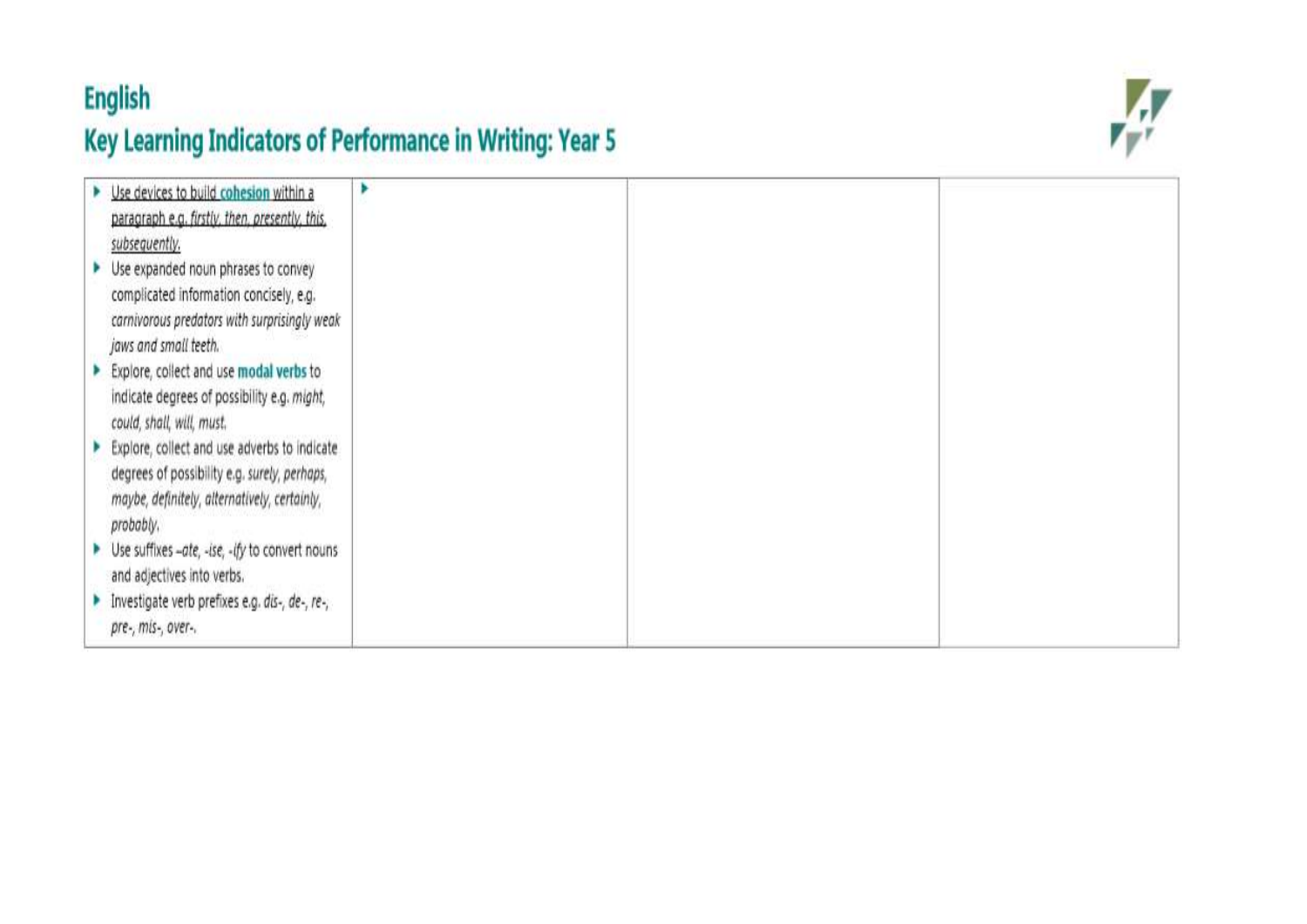| Year 4        |            |                  |              |          |                 |
|---------------|------------|------------------|--------------|----------|-----------------|
| appear        | continue   | grammar          | material     | possible | suppose         |
| breadth       | different  | group            | medicine     | pressure | surprise        |
| breathe       | difficult  | guard            | mention      | probably | therefore       |
| build         | disappear  | guide            | natural      | recent   | though/although |
| busy/business | exercise   | imagine          | opposite     | regular  |                 |
| calendar.     | experience | <i>important</i> | ordinary     | remember |                 |
| caught        | experiment | increase         | particular   | separate |                 |
| certain       | extreme    | interest         | peculiar     | special  |                 |
| complete      | famous     | island           | position     | straight |                 |
| consider      | favourite  | knowledge        | possess(ion) | strength |                 |

 $\mathcal{F}$ Y ۳  $\mathcal{C}$ Year 5 cemetery determined explanation interfere apparent occupy familiar rhythm develop amateur communicate language community dictionary foreign secretary ancient occur persuade shoulder available conscience\* environment leisure forty lightning physical soldier convenience average equip (-ped, -ment) muscle government stomach bargain programme neighbour curiosity excellent hindrance temperature queue bruise desperate existence individual nuisance recognise twelfth vegetable rhyme